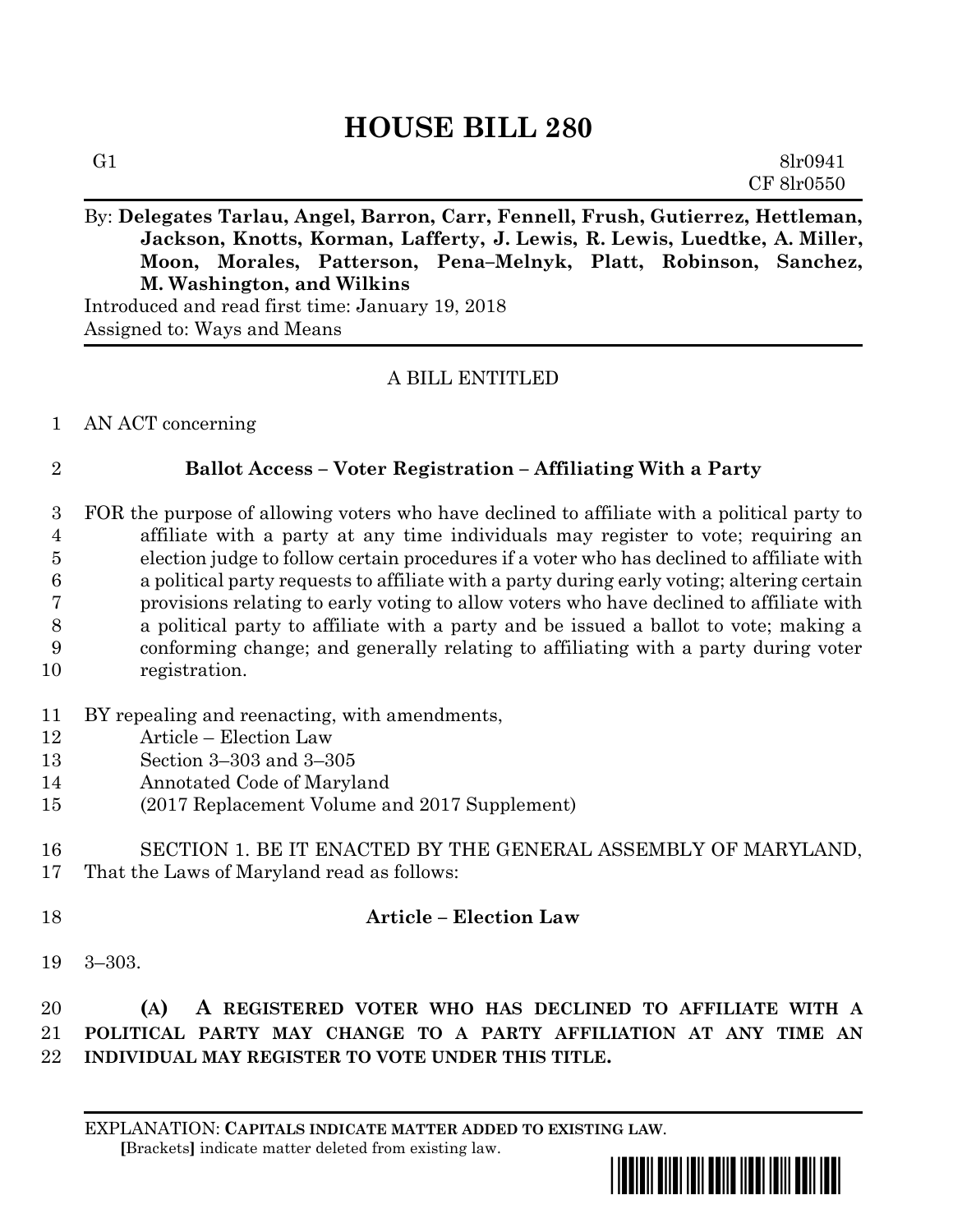#### **HOUSE BILL 280**

 **[**(a)**] (B)** Notification of a change of party affiliation or a change to or from a decline may be made:

 (1) by information provided on a voter registration application by the same methods provided for registration under Subtitle 2 of this title;

 (2) by written notice, signed by the voter and sent by mail or otherwise delivered to the local board in the county where the voter's current voter registration address is located or to which the voter has moved;

 (3) by making application in person at the office of the local board in the county where the voter's current voter registration address is located or to which the voter has moved;

 (4) by information on a voter authority card or other appropriate form filled out in a polling place; or

- (5) by changing a name or address with the Motor Vehicle Administration.
- **[**(b)**] (C)** Party affiliation changes or changes to or from a decline:
- (1) shall be processed at any time that registration is open; and
- (2) except as provided in subsection **[**(c)**] (D)** of this section, may not be processed when registration is closed.

 **[**(c)**] (D) (1) [**If**] EXCEPT AS PROVIDED IN PARAGRAPH (2) OF THIS SUBSECTION, IF** a local board receives a request for a party affiliation change after the close of registration, the local board shall make the change and it shall become effective for the next election provided:

 **[**(1)**] (I)** there is sufficient evidence, as determined by the local boards pursuant to regulations adopted by the State Board, that the request was mailed on or before the close of registration for that election; or

 **[**(2)**] (II)** the request was submitted by the voter to the Motor Vehicle Administration, a voter registration agency, another local board, or the State Board on or before the close of registration for that election.

 **(2) IF A VOTER WHO HAS DECLINED TO AFFILIATE WITH A POLITICAL PARTY REQUESTS TO AFFILIATE WITH A PARTY DURING EARLY VOTING, THE ELECTION JUDGE SHALL FOLLOW THE PROCEDURES UNDER § 3–305(C) OF THIS SUBTITLE TO DETERMINE THE VOTER'S QUALIFICATION AND, IF THE VOTER IS QUALIFIED, TO CERTIFY THE VOTER'S QUALIFICATION.**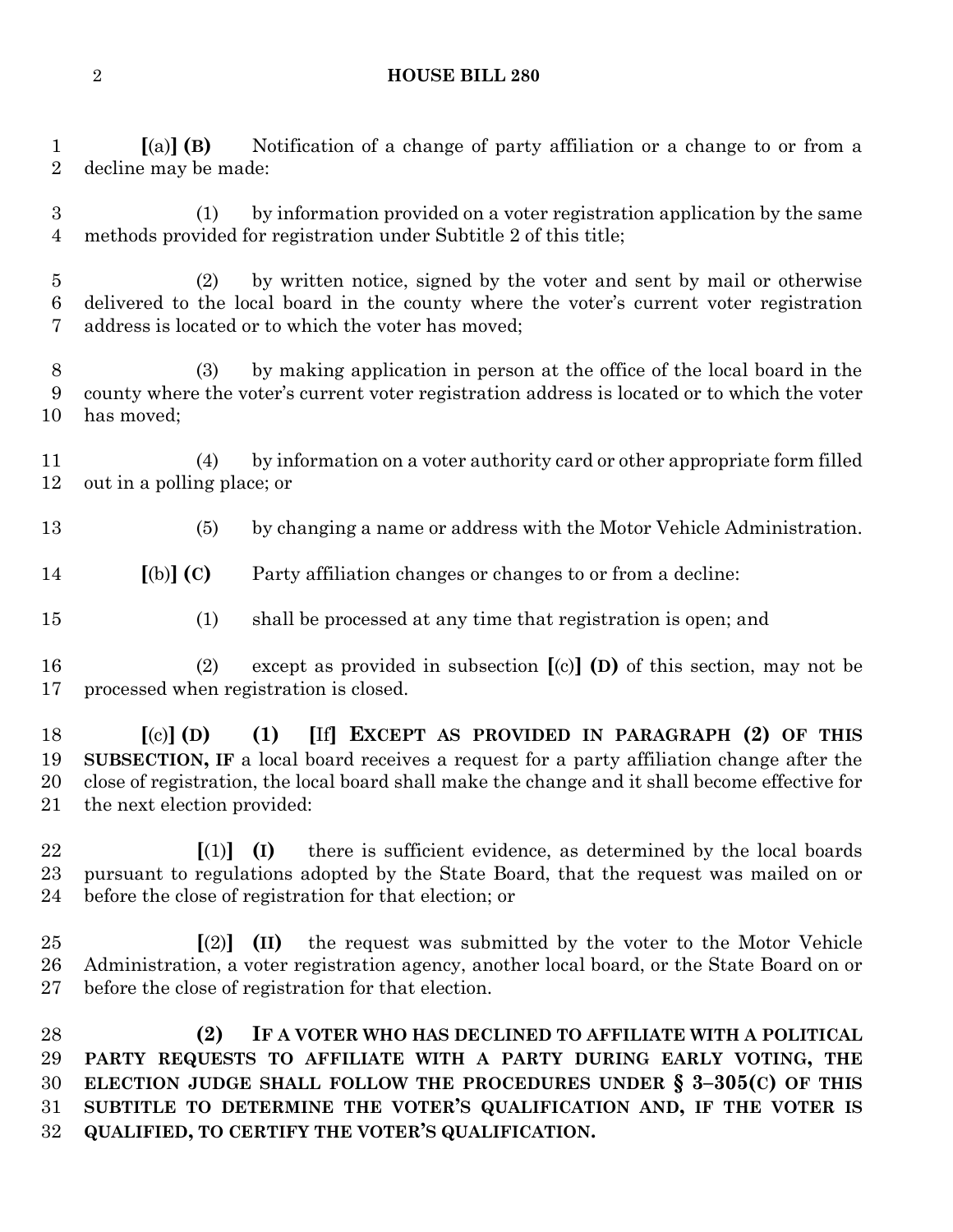3–305.

 (a) During early voting, an individual may appear in person at an early voting center in the individual's county of residence and apply**:**

**(1)** to register to vote **[**or**];**

 **(2) TO** change the voter's address **ON AN EXISTING VOTER REGISTRATION; OR** 

 **(3) IF THE VOTER IS UNAFFILIATED WITH A POLITICAL PARTY, TO CHANGE PARTY AFFILIATION** on an existing voter registration.

 (b) (1) When applying to register to vote during early voting, the applicant shall provide proof of residency.

(2) The applicant shall prove residency by showing the election judge:

 (i) a Maryland driver's license or Maryland identification card that contains the applicant's current address; or

 (ii) if the applicant does not have a driver's license or identification card that contains the applicant's current address, a copy of an official document that:

- 16 16 1. meets the requirements established by the State Board; and
- 2. contains the applicant's name and current address.

 (c) (1) When an individual applies to register to vote at an early voting center, the election judge shall determine whether the applicant resides in the county in which the applicant applied and is qualified to become a registered voter.

 (2) If the voter is a resident of the county and is qualified to register to vote, the election judge shall:

- 24 (i) issue the voter a voter authority card;
- (ii) have the voter sign the voter authority card; and
- 26 (iii) issue the voter a ballot.

 (d) (1) **[**When a voter applies to change the voter's address during**] DURING**  early voting, **[**the**] AN** election judge shall determine whether **[**the**] A** voter resides in the county in which the voter seeks to vote **IF:**